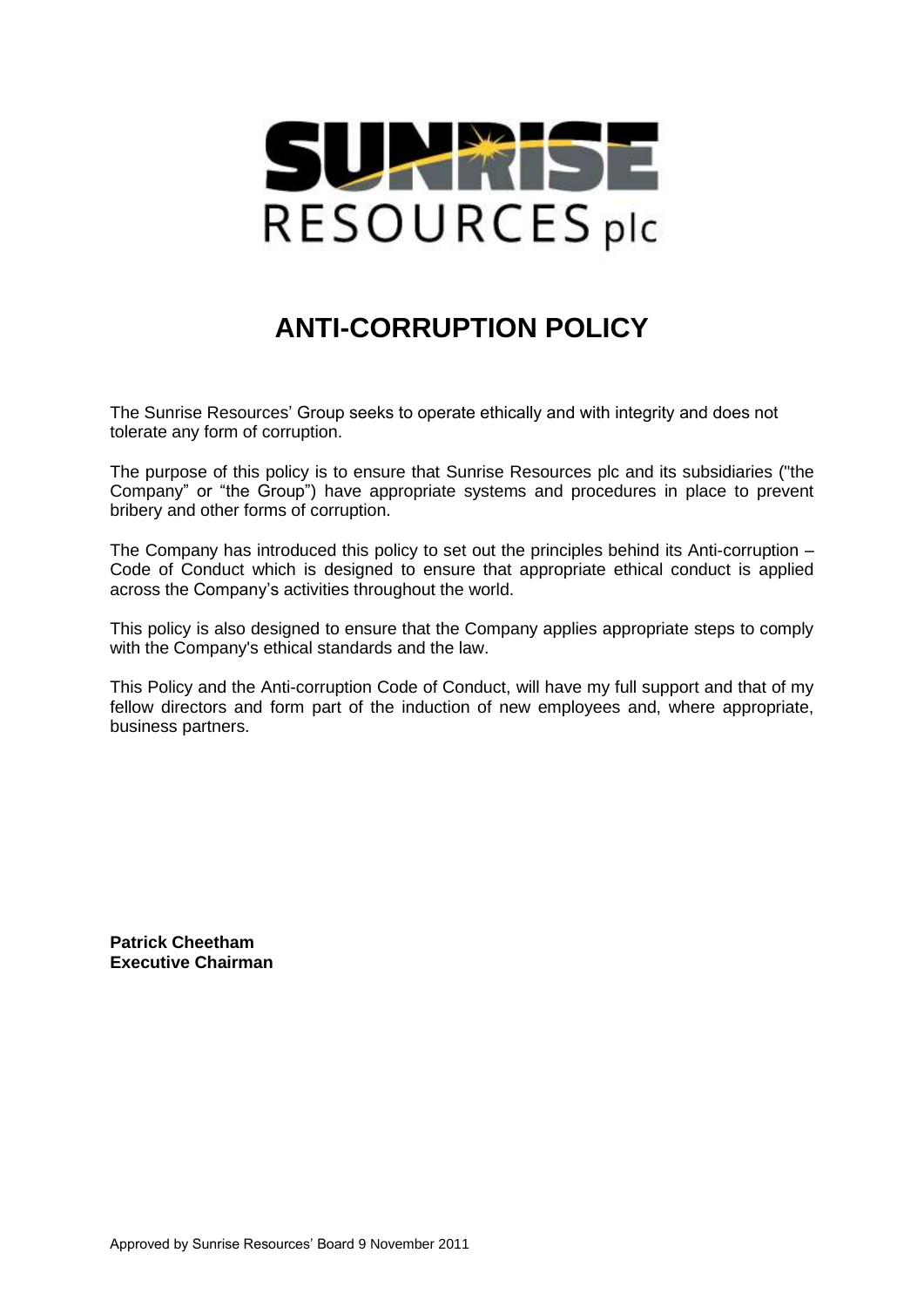# **SUNRISE RESOURCES PLC**

### **ANTI CORRUPTION POLICY**

#### **Responsibilities:**

- a. The Company will implement an Anti-corruption Code of Conduct and will continue to publicise this code internally, on its website and with its business partners. A "business partner" includes joint venture partners, consortium partners, suppliers, sub-contractors, contractors, consultants, advisers, agents and other intermediaries.
- b. The board of directors are responsible for the effective design, implementation and operation of the Anti-corruption Policy. The board will ensure that management is aware of and accepts the Policy, and that it is embedded in the Group's corporate culture.
- c. This Anti-corruption Policy and the Chief Executive's statement of personal support for the Anti-corruption Policy will be published on the Company's website.
- d. The Chief Executive will be responsible for ensuring that systems are in place to prevent corruption and a Compliance Officer will be appointed with sufficient authority to monitor all Policy activities and is required to report any suspicious activity to any Board member of his choice. The Compliance Officer will have direct access to the Chief Executive and to the Audit Committee.
- e. The Company's Audit Committee will ensure that the Company's Financial Controls minimise the risk of the Company committing bribery or engaging in corrupt practice against a business partner, individual or organisation, or of any form of bribery or corrupt practice being committed against the Company by a business partner, individual or organisation.
- f. The Company's Audit Committee will carry out an annual internal review of the Anticorruption Policy, regularly monitor its effectiveness and will make appropriate recommendations to the Board concerning revisions to the Policy and whether its procedures and controls are adequate to minimise those risks.

#### **Procedures:**

#### 1. **Employee and Employment Contracts:**

- Employees, particularly those in management positions, or other posts where corruption may be an issue, will be vetted before they are employed to ascertain as far as is reasonable that they are the type of person who is likely to comply with the Company's Anti-corruption Policy.
- Future employment contracts will include contractual obligations and penalties in relation to corruption.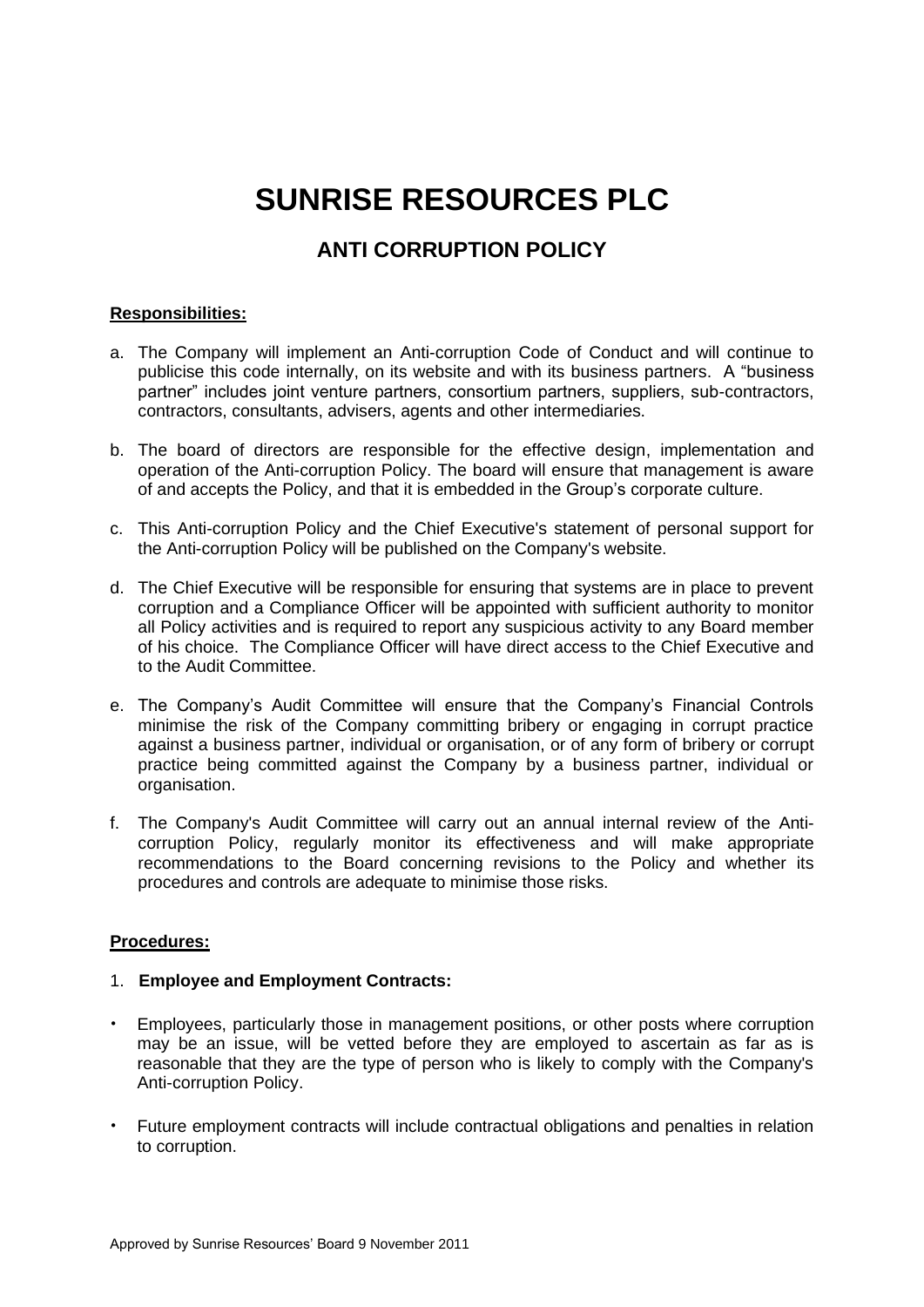- All employees will be informed of the Company's Anti-corruption Code of Conduct to ensure that they understand it and the importance of complying with it.
- Existing employees will be required to sign up to the Anti-corruption Code of Conduct.
- Employees will be required to declare any conflict of interest. The Executive Chairman will monitor any potential conflicts of interest that may increase the risk of corruption.
- Disciplinary procedures will be amended entitling the Company to take appropriate disciplinary action against an employee who is in breach of the Anti-Corruption Code of Conduct. These amended procedures will be specified in all future employment contracts.
- Caution will be taken in the provision of performance bonuses and performance targets to ensure that there are adequate safeguards to prevent bonuses and targets resulting in corrupt practices.

#### **2. Risk Assessments:**

Risk assessments will be carried out taking into account the following general areas of risk:-

Country risk Sectorial risk Transaction risk Business opportunity risk e.g. high value projects Business partnership risk

in order to identify any potential areas for problems and these will be reviewed on a regular basis.

#### 3. **Gifts, Hospitality and Donations:**

The Company's Anti-corruption Code of Conduct will establish guidance on giving or receiving gifts, hospitality and donations, together with acceptable limits.

The Compliance Officer will maintain accurate records, available for inspection, which details gifts, hospitality and donations.

The Company will monitor compliance with its Policy so as to avoid anything that is disproportionate and contrary to local laws.

#### **4. Trading in Shares:**

The Company has implemented a Share Dealing Code, as required by the London Stock Exchange, which prohibits share dealing by any employee without the permission of the Company. Compliance with this Code is mandatory for all employees.

#### **5. Training and Communications:**

This Policy and the Anti-corruption Code of Conduct will be communicated to all employees, and in those countries where risk assessment suggests it is appropriate all business partners.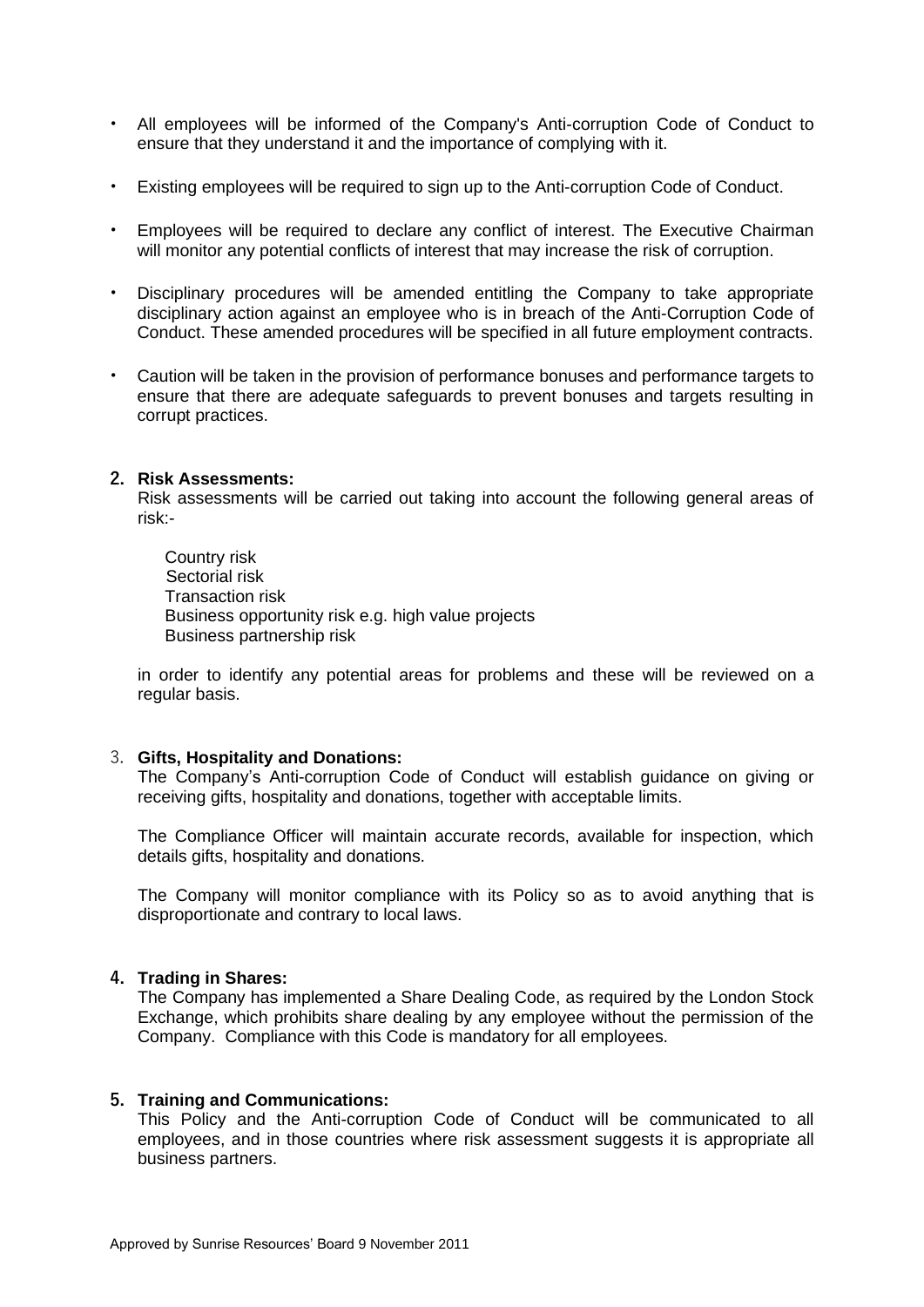The Company will provide anti-corruption training on the Anti-corruption Code of Conduct, upon recruitment, and on a suitably regular basis, to all relevant employees to make them aware of the different types of corruption, the risks of engaging in corrupt activity together with procedures for reporting corruption.

Employees will receive relevant training on how to implement the Policy in relation to their particular sphere of activity.

#### 6. **New Ventures and Activities:**

Before entering into any material business relationship, transaction or project the Company will carry out due diligence on the country in which the business is to be conducted (if it has not operated in that country before), on its potential business partners (in countries where corruption is known to be a risk), and on the proposed project or business transaction in order to identify as far as possible the risk of corruption. Due diligence will be continued on an on-going basis during the project so that changes and new information can be properly assessed. Particular attention will be paid to any arrangements with any consultants or agents.

#### 7. **Publication of Code of Conduct to Business Partners:**

The company will ensure that its business partners are aware of the Anti-corruption Policy and Code of Conduct and endeavour to ensure that all material contracts state that the business partners will comply with the Policy and Code of Conduct.

#### 8. **Anti-corruption Contract Terms:**

All contracts between the Company and its business partners, in any country where risk assessment suggests it is appropriate, will contain anti-corruption terms which provide express contractual obligations and penalties in relation to corruption.

#### 9. **Commercial Controls:**

The Company will ensure, through its Anti-corruption Code of Conduct, that its commercial controls minimise the risk of the Company committing an act of corruption against a business partner, individual or organisation, or of an act of bribery and corruption being committed against the Company by a business partner, individual or organisation. These commercial controls include appropriate procurement and supply chain management and appropriate signing authorities.

#### 10. **Reporting Procedures:**

The Company will establish internal procedures for reporting bribery in a confidential manner to a responsible senior officer of the Company.

#### 11. **Investigating and Dealing with Corruption:**

All investigations will be conducted by the Compliance Officer or another senior officer of the Company.